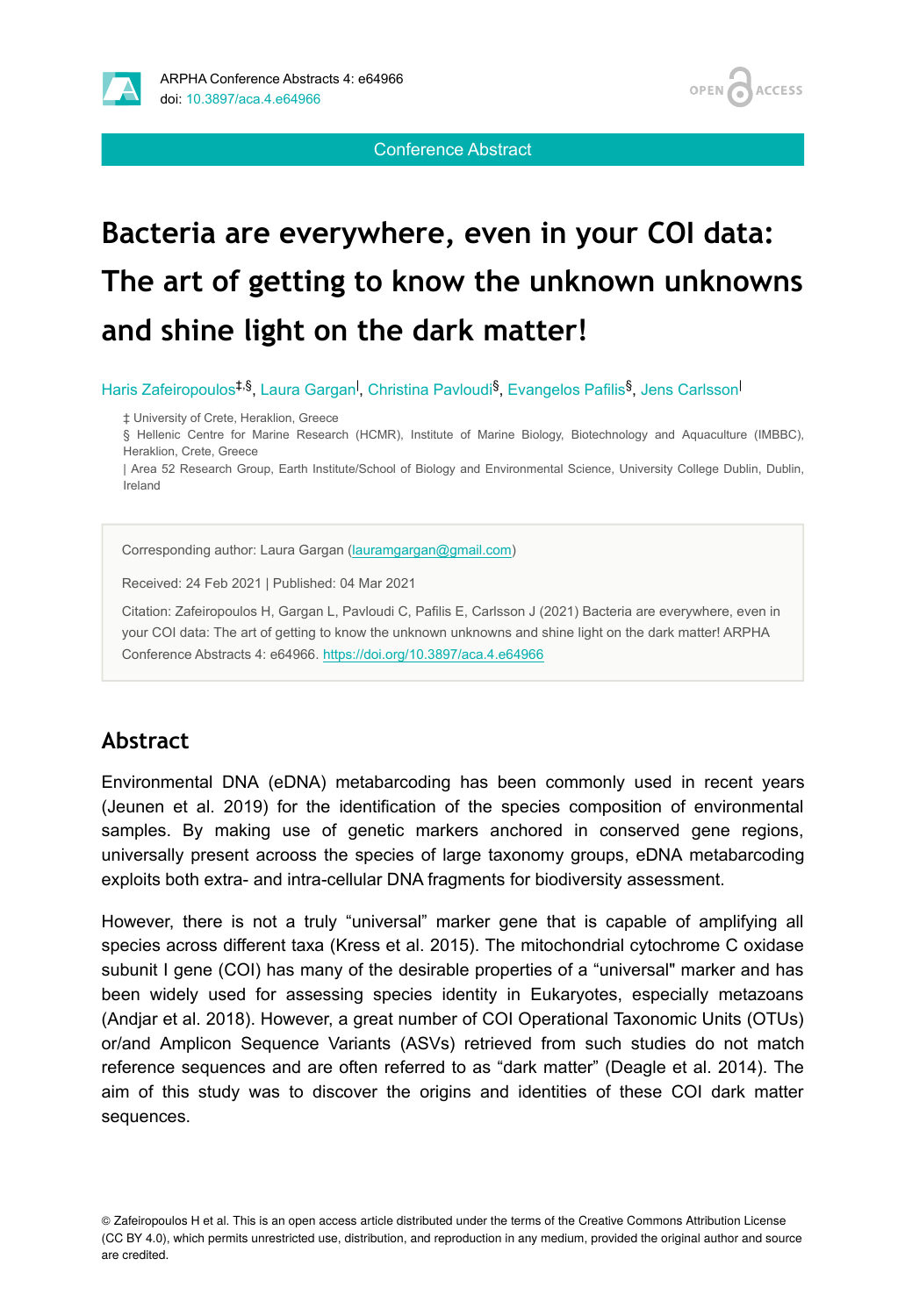We built a reference phylogenetic tree that included as many COI-sequence-related information across the tree of life as possible. An overview of the steps followed is presented in Fig. 1a. Briefly, the [Midori reference 2](http://www.reference-midori.info/index.html) database was used to retrieve eukaryotes sequences (183,330 species). In addition, the API of the [BOLD database](http://boldsystems.org/) was used as source for the corresponding Bacteria (559 genera) and Archaea (41 genera) sequences. Consensus sequences at the family level were constructed from each of these three initial COI datasets. The COI-oriented reference phylogenetic tree of life was then built by using 1,240 consensus sequences with more than 80% of those coming from eukaryotic taxa.



#### Figure 1.

Investigating COI dark matter in a nutshell.

**a**: Overview of the bioinformatic steps followed.

**b**: Upper figure: Overview of the reference phylogenetic tree built and the sequence query placements assigned for a marine sample. Black branches have no sequences assigned to them while the blue to purple colour scale. Bottom figure: Magnification of the bacterial branches of the tree where a great number of placements were assigned.

Phylogeny-based taxonomic assignment was then used to place query sequences. The a) total number of sequences, b) sequences assigned to Eukaryotes and c) unassigned subsets of OTUs, from marine and freshwater samples, retrieved during in-house metabarcoding experiments, were placed in the reference tree (Fig. 1b). It is clear that a large proportion of sequences targeting the COI region of Eukaryotes actually represents bacterial branches in the phylogenetic tree (Fig. 1b).

We conclude that COI metabarcoding studies targeting Eukaryotes may come with a great bias derived from amplification and sequencing of bacterial taxa, depending on the primer pair used. However, for the time being, publicly available bacterial COI sequences are far too few to represent the bacterial variability; thus, a reliable taxonomic identification of them is not possible. We suggest that bacterial COI sequences should be included in the reference databases used for the taxonomy assignment of OTUs/ASVs in COI-based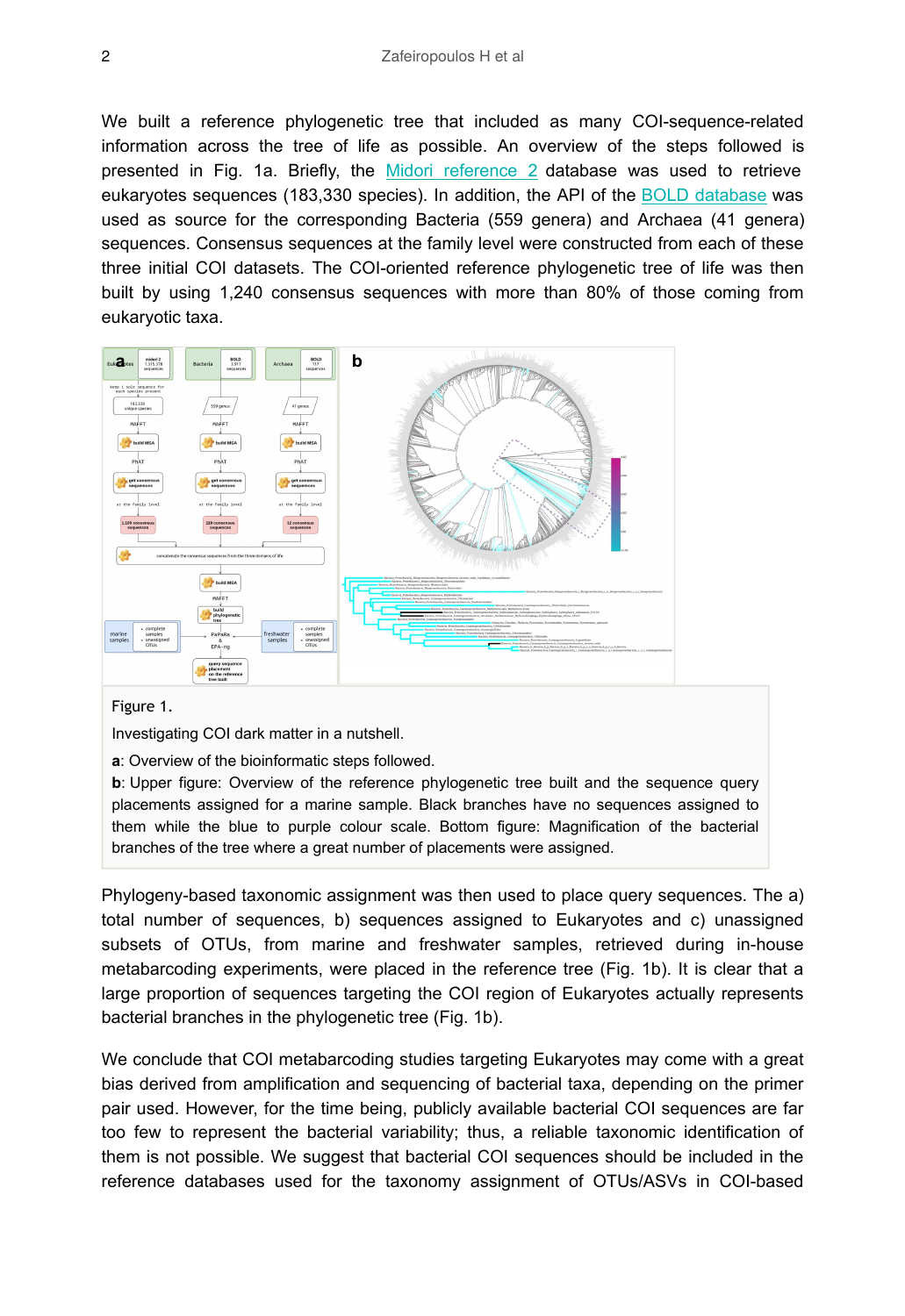eukaryote metabarcoding studies to allow for bacterial sequences that were amplified to be excluded enabling researchers to exclude non-target sequences. Further, the approach presented here allows researchers to better understand the unknown unknowns and shed light on the dark matter of their metabarcoding sequence data.

# **Keywords**

eDNA, metabarcoding, marker genes, COI, Bacteria, phylogenetic tree, taxonomy assignment, dark matter

#### **Presenting author**

Laura Gargan

#### **Presented at**

1st DNAQUA International Conference (March 9-11, 2021)

### **Acknowledgements**

This research was supported in part through computational resources provided by IMBBC (Institute of Marine Biology, Biotechnology and Aquaculture) of the HCMR (Hellenic Centre for Marine Research). Funding for establishing the IMBBC HPC has been received by the MARBIGEN (EU Regpot) project, LifeWatchGreece RI and the CMBR (Centre for the study and sustainable exploitation of Marine Biological Resources) RI.

# **Funding program**

Τhis project has received funding from the Hellenic Foundation for Research and Innovation (HFRI) and the General Secretariat for Research and Innovation (GSRI), under grant agreement No. 241 [\(PREGO](http://prego.hcmr.gr/) project). It has been also supported by the "[ELIXIR-GR:](https://www.elixir-greece.org/) Managing and Analysing Life Sciences Data (MIS: 5002780)" project co-financed by Greece and the European Union - European Regional Development Fund.

#### **References**

• Andjar C, Arribas P, Yu DW, Vogler AP, Emerson BC (2018) Why the COI barcode should be the community DNA metabarcode for the metazoa. Molecular Ecology 27 (20): 3968‑3975. <https://doi.org/10.1111/mec.14844>